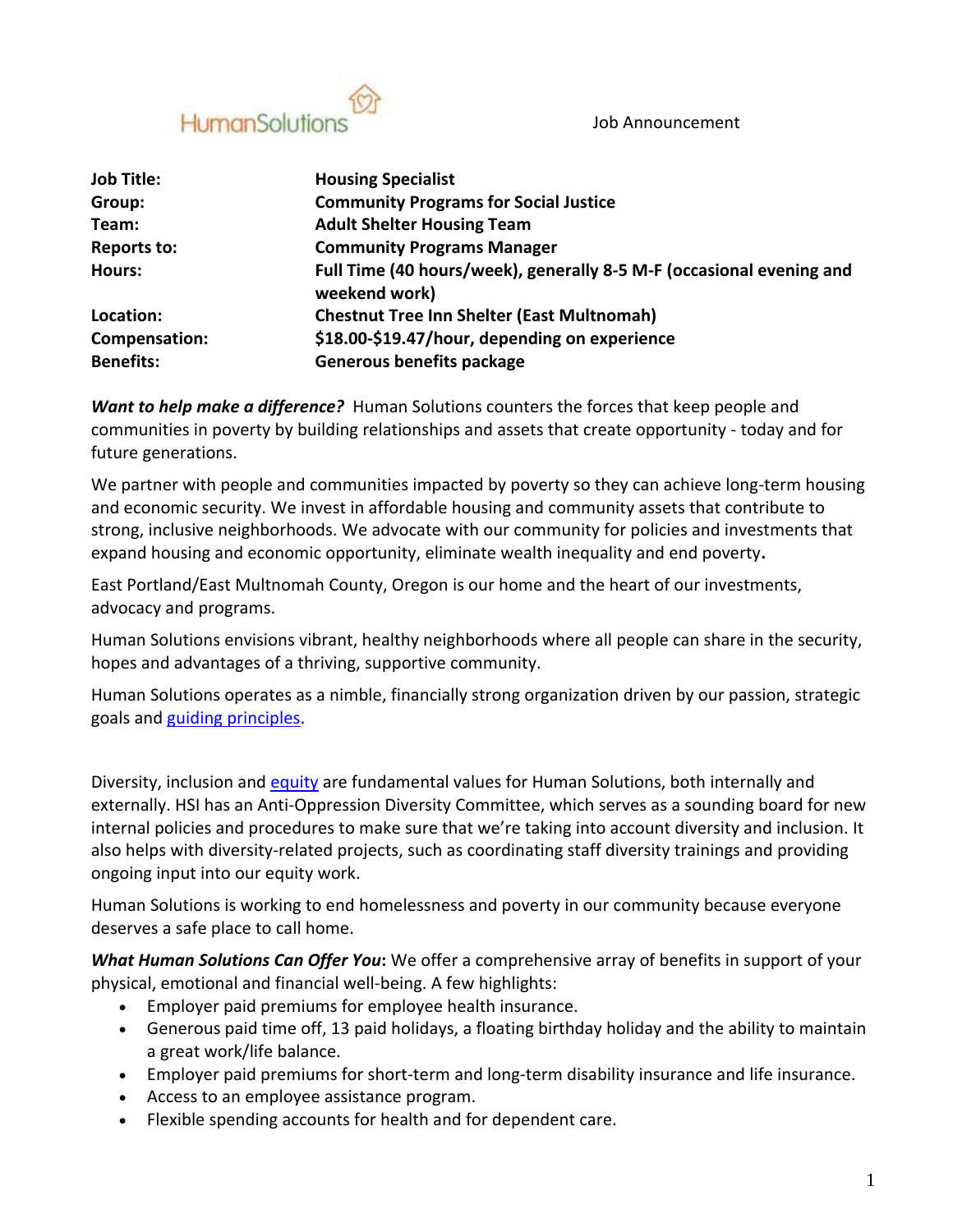- Professional development opportunities, including employee driven committees and monthly optional staff workshops.
- Access to wellness initiatives and resources including things such as walking groups, yoga classes, workshops on stress management, self-care and healthy living.
- Opportunity to contribute to a 401k retirement plan with a 2% employer match after three months of employment.
- Six weeks of sabbatical leave for every seven years of consecutive employment with the agency.

## **SUMMARY**

Provide housing search support and temporary rental assistance and supportive services to vulnerable, homeless single adults who identify as female in order to secure safe and stable housing. Work with participants to identify their natural supports and explore housing options. Build working and collaborative relationships with landlords and other agencies in the community to help facilitate viable and appropriate housing options and resources for participants. This position will work with our Adult Housing Placement out of Shelter Team, which consists of Housing Specialists, a Retention Worker and Peer Support Specialists, as well as shelter staff members.

## **DUTIES & RESPONSIBILITIES**

*Essential*

- Perform housing intakes with homeless single adults and set housing goals with them based on their strengths and barriers.
- Conduct in-depth strength-based assessment with single adults to identify housing and work history, physical/emotional health, legal issues, debt, social support, strengths, struggles, and available resources. Monitor single adults' progress and needs.
- Assist single adults with housing search including helping them to overcome barriers to housing, assisting with letters of explanation and requests for reasonable accommodation where applicable.
- Perform Housing Quality Standards inspections.
- Work collaboratively with a broad diversity of homeless single adults including people of all races, nationalities, languages, ages, and abilities.
- Apply program funds appropriately to each household based on their goal plan and assess the duration of participation in program based on their identified needs.
- Utilize assertive Engagement and Trauma Informed Care skills in a culturally responsive manner to effectively motivate individuals to achieve their goals.
- Use creativity and resourcefulness to ensure that single adults are aware of all community resources available for them and advocate with other service providers for the needs of single adults as appropriate, which may include, but are not limited to, housing stability, counseling services, and legal services.
- Facilitate budget discussions with single adults to formulate and implement a plan that allows them to successfully manage financial resources, provide for current needs, pay down debts where possible, and plan for the future.
- Work with property managers to resolve any issues arising from the tenancy of single adults and assist other staff in this area as needed.
- Attend Coordinated Access Adult Case Conferencing meetings and related meetings.
- Maintain accurate, complete, and up-to-date documentation of service activities using Human Solutions procedures, forms and data reporting systems (ETO and Service Point). Submit paperwork in a timely manner.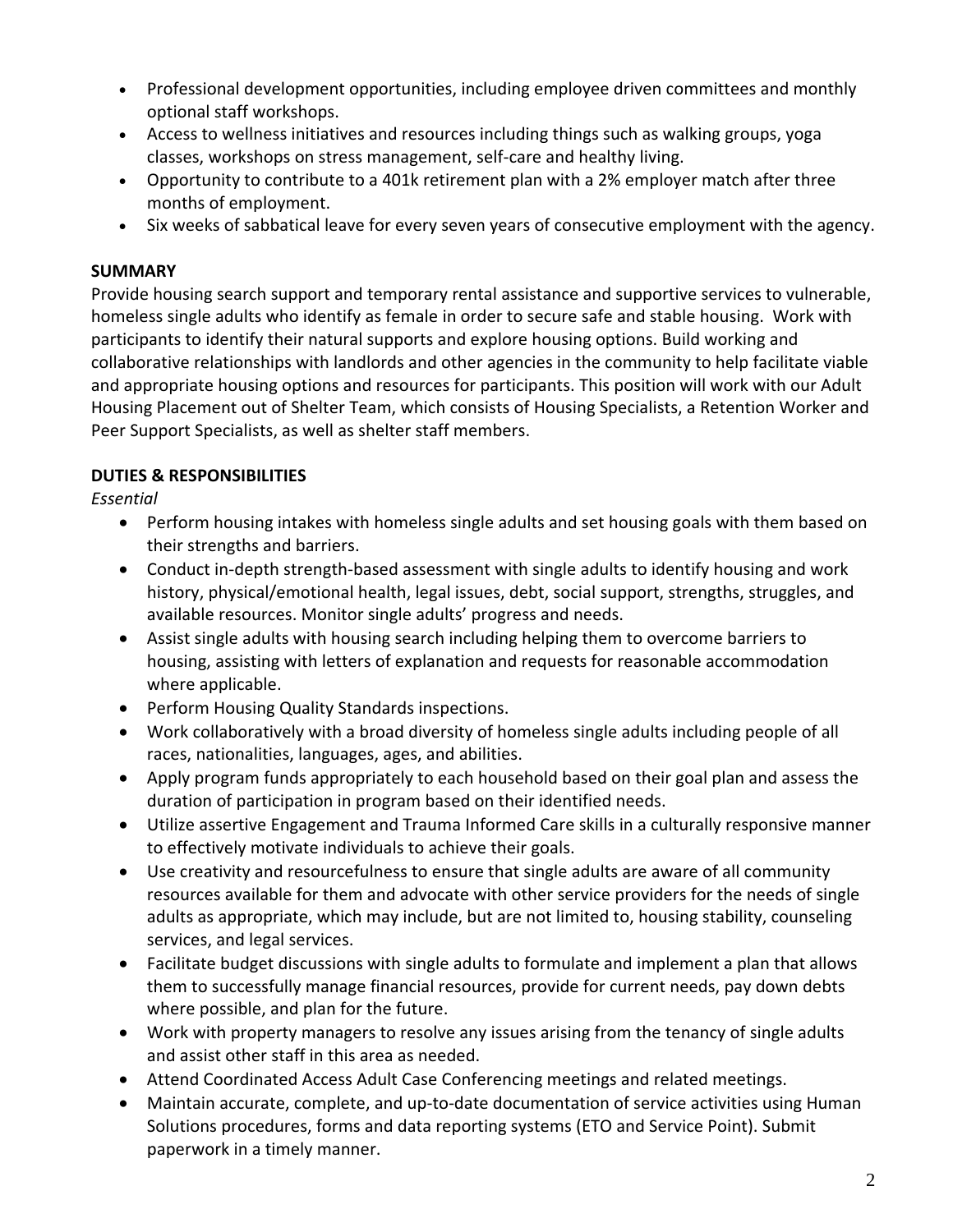• Preparing and submitting monthly/quarterly/yearly reports to the funder.

## *Secondary*

- Assist with establishing and maintaining relationships with community partners make recommendations for additional partners as needed, including landlords.
- Assist with creating and implementing a 'wrap-around' service model for participants.
- Conduct telephone or written follow ups with each household in accordance with requirements of funding sources.
- Participate in regular supervision check-ins, monthly department staff meetings and all staff trainings.
- Participate in community meetings/outreach events as appropriate, including but not limited to information and referral and interagency partnerships.
- Assist with triage of participants.
- Work collaboratively with shelter staff to meet the needs of the participants.
- Other duties as assigned. It is impossible to predict the many requests and assignments that can and will be made in this position. Flexibility and a cooperative spirit are important for the successful operation of Human Solutions.

# **QUALIFICATIONS**

The successful candidate must be able to perform each essential duty satisfactorily. The requirements listed below are representative of the knowledge and abilities required.

Knowledge of:

- Development and implementation of client centered service planning.
- Local and regional housing markets, basic landlord tenant laws and tenant rights.
- Social, economic, and systemic issues creating poverty, working successfully with practices and techniques related to people with low income to achieve greater self-sufficiency.
- Community resources and agencies providing social services needed by homeless and low income population.
- The effects of trauma on individuals experiencing homelessness and poverty.

Ability to:

- Coordinate delivery of services with Social Service Managers, Gresham Women's Shelter/Chestnut Tree Shelter Managers and staff.
- Knowledge of, and/or willingness to learn and apply an Assertive Engagement model of providing services and incorporating Trauma-Informed principles to services rendered
- Empower and support homeless and low income persons in life choices and change.
- Non-judgmentally elicit information and help problem solve around sensitive issues including, but not limited to, alcohol/drug use, mental health, and criminal background.
- Work cooperatively and productively with volunteers and staff.
- Develop and maintain productive working relationships within Human Solutions, with public and private agencies, the general public and client.
- Demonstrate cultural sensitivity and competency when working with diverse populations.
- Prepare and maintain clear, accurate, complete and timely records and reports.
- Maintain strict confidentiality and professional boundaries with all households served.
- Understand and follow complex written and oral instructions, rules and procedures